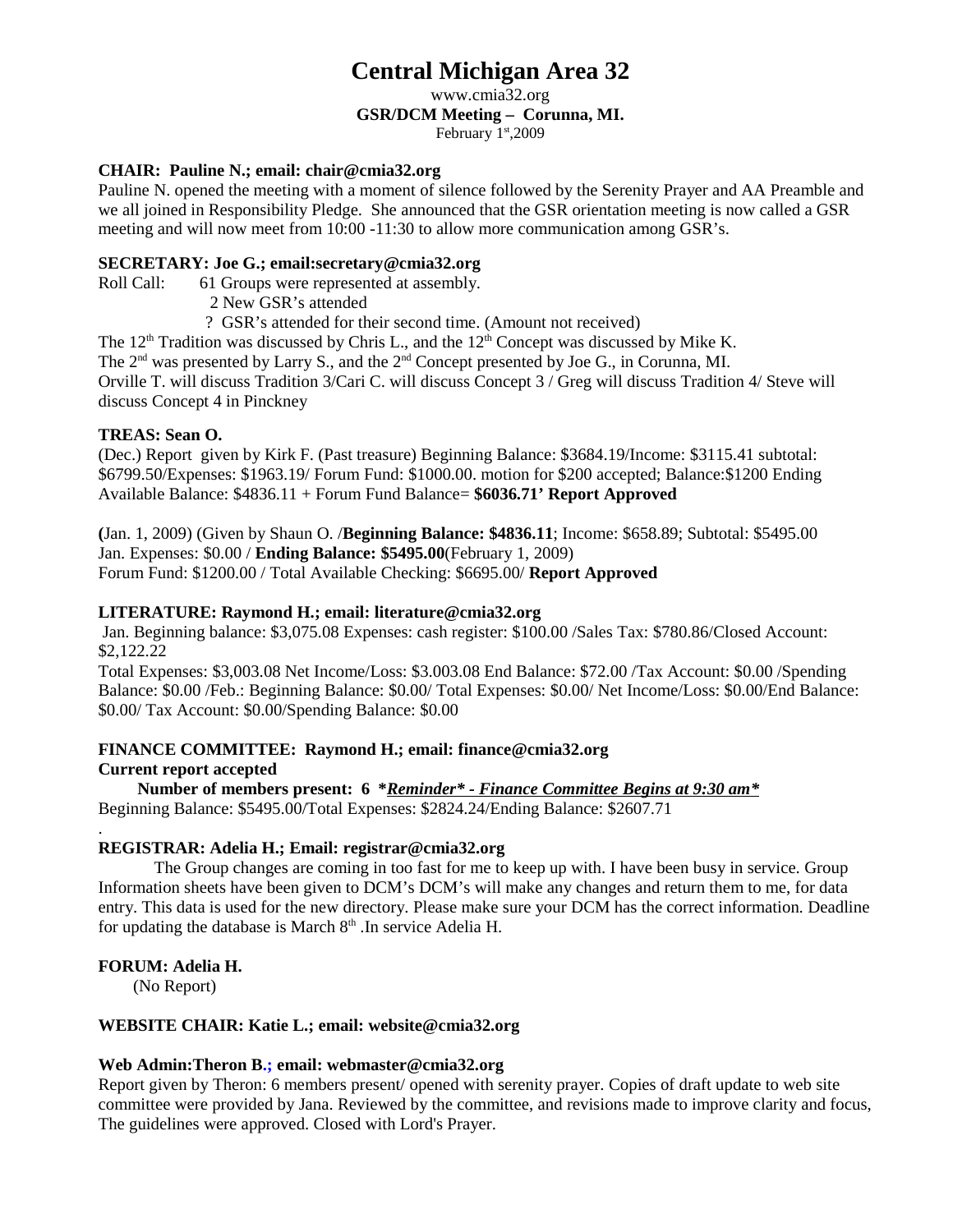#### **PUBLIC INFORMATION: DeLois G.; Email: pi@cmia32.org**

 Reported by Todd M. Each district reported on current activities and reviewed organizational activities. Discussed activities between Intergroups, districts, and Unity Councils.

#### **TREATMENT FACILITIES CHAIR: Cari C.; email: treatment@cmia32.org**

4 committee members present. New GSR joined to learn about the committee, and how it carry's the AA message.

Members from districts 2, 4 and 8 continue to take meetings into various treatment facilities and bridge the gap. Any districts not listed and know of a treatment facility and need a contact please contact committee chair. In Service Carrie C.

#### **CPC COMMITTEE: Steve R.; email: cpc@cmia32.org**

Inventory of CPC events and activities in Area 32. Coordinating events to each district. To learn what is going on in districts/ to help out in each district/ increase CPC activities and across area 32

#### **ARCHIVES: Jim D.**

CMIA started in March 1951/ We will be promoting San Antonio from now on to remind where the nextr international convention is to be held at. Fliers to be out in the next 4-5 months.

#### **CORRECTIONS: William H.; Email: corrections@cmia32.org**

18 members were present. 11 Districts represented/Secretaries report read and accepted. Pre release program Lansing and Ludington, turned over and associated with. No old business/New Business:

Working with Standish correction facilities to set up jail program,4-6 interested in involvement. New member wants to get involved with corrections work, Suggestions by members given and additional discussion on weather individual is on parole or not and restrictions that may apply if so. Discussion about Grapevines with staples and how removal of them is being used.

#### **GRAPEVINE: Sharon S. Email: grapevine@cmia32.org**

Opened with the Serenity Prayer, and the responsibility pledge. 7 members present. Discussed changes to be made in the upcoming magazine. Changes will bring a price increase in subscriptions. Changes are to allow the Grapevine into correctional facilities. Chose a topic out of Jan. 09 issue: The Power of H&I (Hospitals and Institutions) All members present were introduced to AA through the power of H&I, each shared there personal experiences. An anonymous donation was made; we decided to donate it to a 1 years sub to a member in attendance.

#### **SPECIAL NEEDS: Jamie S.**

(No report.)

#### **GSR MEETING: Alt. Delegate-Art M.; email: altdelegate@cmia32.org**

The following is an outline for the subject meeting. Since this is the first such meeting both for general GSR and orientation for new GSR's this outline is considered to be one with flexibility and will be altered depending upon how many GSR's attend, general situation about the audible and general seating situation for this meeting. The purpose for and objective of this meeting is as follows.

PURPOSE and OBJECTIVE:

To provide education for and involvement of Area 32 GSR's in AA service in Area 32, their respective districts and meeting groups and to bring about greater participation by GSR's at CMIA meetings. It is intended that by introducing the agenda outlined that GSR's will become more aware of their importance in and responsibility to all of these entities and will be aware of how to enhance their own spiritual growth by their service. We will attempt to create a connection of the dots of service and purposes for each in the GSR's contacts. Meeting time 10:00 AM to 11:30 AM

- Introduction to the meeting group and its purpose and agenda by leader *(Art M.)*
- Introduction of those in attendance by name, district and service with sign in sheets to provide a data base for future contact with them
- Explanation of the GSR responsibilities with supporting literature and explanation of the upside down chart of service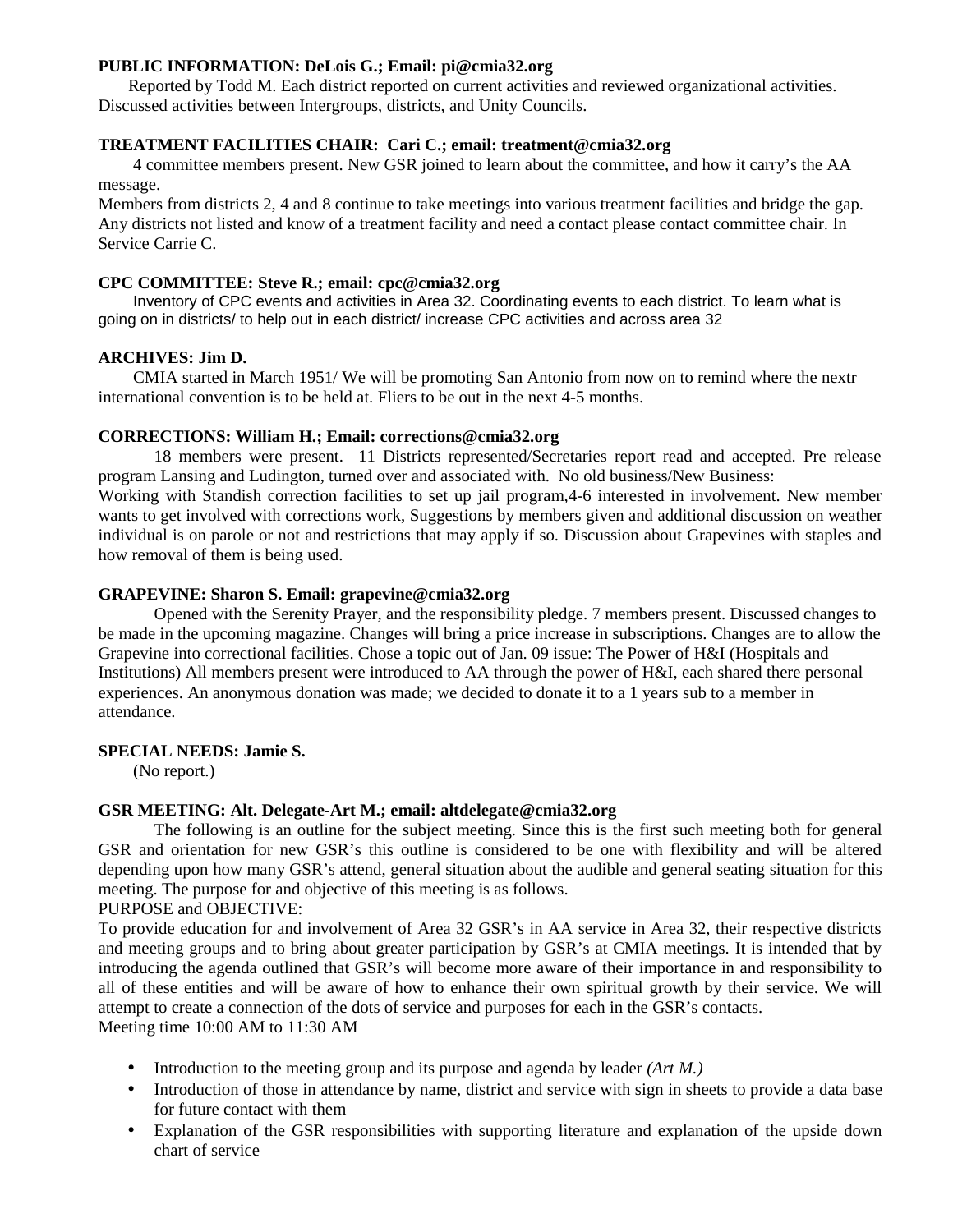- • *(Note: these first three topics will take about 15- 20 minutes)*
- Presentation of service that GSR's provide to groups, district and area and how the circle of service is based upon their continued education about AA and asking questions and finding answers for others. This presentation will include an illustration of how the GSR is the carrier of the AA messages to groups from district and GSO and from GSO to districts and groups. *(Kirk F. has been requested to make this presentation for about 15 minutes)*
- Presentation of purpose for service and how it is about saving lives and giving life to those who find their recovery from alcoholism in AA. Comments about the benefits to each person in service in their own recovery are also welcome. We want to bring awareness that all of our service is life saving not only to the alcoholic still unaware of how it works but also to the alcoholic in AA and recovery. Dennis *S., former Delegate, has been requested to make this presentation for about 15 minutes).*
- Introduction of Area 32 Chair who will welcome the GSRs and invite them to attend the general meeting. It is requested that our Chair explain that GSR's have the important responsibility to learn about the fellowship and organization of it and cast votes responsibility that ensure continued growth of services to the "still sick and suffering alcoholic" by AA. The importance of GSR involvement in AA service at Area 32 is important for GSR's to understand. *(Pauline N. will be called upon to speak to the meeting attendees for about 5 minutes or longer time as needed).*
- Introduction of CPC Committee Chair who will present the purpose of this committee and invite GSR's to attend the CPC meeting following the GSR meeting to learn and carry back to their districts how CPC benefits the groups in their home district. *(Steve R., CPC Chair, has been requested to make this presentation for about 5 minutes)*
- Introduction of Grapevine Committee Chair to present that purpose of this committee and invite GSR's to attend the Grapevine Committee meeting following the GSR meeting to learn and carry back to their districts how CPC benefits the groups in their home district. *(Sharon S., committee Chair has been requested to make this presentation for about 5 minutes or longer time as needed)*
- Introduction to our Delegate, Mike K. who will be invited to speak for a few minutes to welcome the GSR's and invite them to join in the general assembly meeting and explain very briefly the Delegate's responsibility of carrying the area message that the DCM's from each district meet with him to discuss.
- Wrap up and close

Other introductions that fit into the agenda and come about without prior invitation will be made. The times above do not add up to one and one-half hours and presentations will be made in order and at approximate times. We want to draw questions from the GSR's that will allow discussion about various aspects of service by them or their groups, districts or others. Everyone is encouraged to ask of the GSR's how they do it and how they can use our service or resources. If it takes a little longer for any one of the people presenting materials or to entice or answer questions, please take the liberty to do so but with moderation.

We want to bring the GSR's into discussion about their groups and districts and raise questions about how they or parts of them "should work" or be initiated. We want to have GSR's find that this meeting is one which provides them with both education about AA and service opportunities in it. We want to stress their importance in being the carrier of the right information that enhances all of each areas of service. The more we involve the GSR's to speak out and ask questions and provide proper answers for them, the more we will invite their interest in returning to CMIA meetings. We are responsible at the area level to serve the GSR's and their groups so we need to find out how they can use and need our materials and experience.

This is a draft outline and will be followed with considerable flexibility during this meeting. Everyone requested to be involved has a message about AA and experience to share with GSR's. Speaking to them on a personal level and sharing your experience is encouraged personalizing your presentation as much as possible. Thank you.

#### **DELEGATE: Mike K.; Email: delegate@cmia32.org**

(See Attachment below)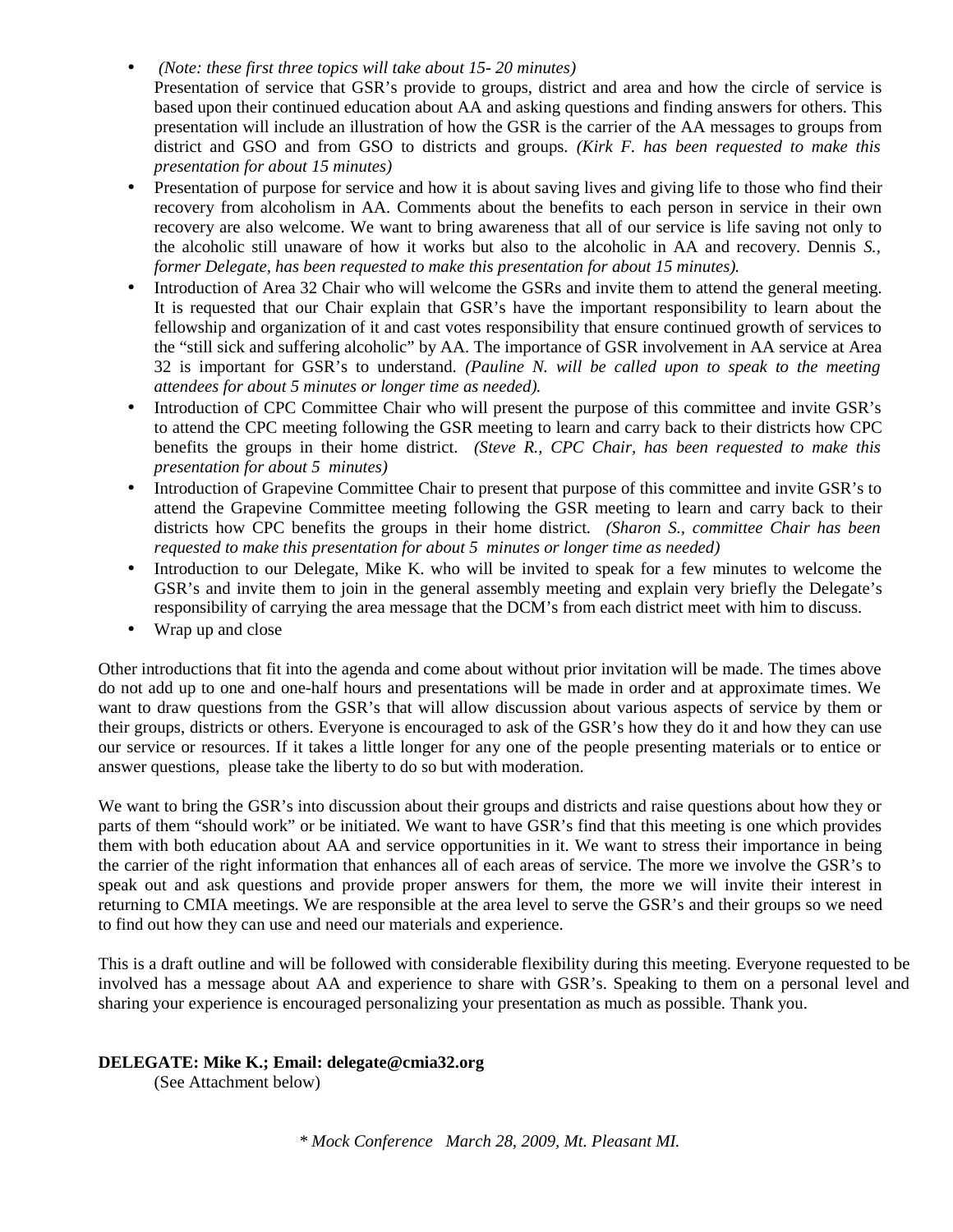#### *Newly Elected Officers:*

*Finance Committee Members:* **2 years:** Kirk F. and Doug K. **1 year:** Sam M. Finance Committee member Ray H. was the member with the most time, and was elected chairperson.

| CMIA32 ChairpersonPauline N       | CMIA32 SecretaryJoe G.        |  |
|-----------------------------------|-------------------------------|--|
|                                   | CMIA32 RegistrarAdelia H.     |  |
| Forum ChairLori F.                | Website ChairKatie L.         |  |
| Treatment Facilities ChairCari C. | PI ChairDeLois G.             |  |
|                                   | Corrections ChairBill H.      |  |
| Grapevine ChairSharon S.          | Special Needs ChairFelicia W. |  |
| Literature Chairay H.             |                               |  |

#### *NewBusiness:*

\*Motion made by: Roger C. GSR meeting/GSR Orientation will be held from 10-11:30 Motion Carreid

\*Motion by Ray H.: To donate all old work books for CPC, special needs, treatment facilities, and correctional facilities kit to the above committees. Motion carried

\*Motion by Ray H.: \$800.00 to corrections committee for 2 months. Motion carried

## **Remember: The Mock Conference March 28th in Mt. Pleasant**

| January – no meeting             | July – no meeting                       |  |
|----------------------------------|-----------------------------------------|--|
| February - Corunna - District 10 | <b>August</b> - Alpena - District 28    |  |
| March – no meeting               | September – no meeting                  |  |
| April - Pinckney - District 8    | October, *2008 - Bay City - District 22 |  |
| May - no meeting                 | November, * 2008 - Flint - District 12  |  |
| June - Roscommon – District 26   | December, *2008 - Corunna - District 10 |  |

#### **2009 - AREA 32 - ASSEMBLIES:**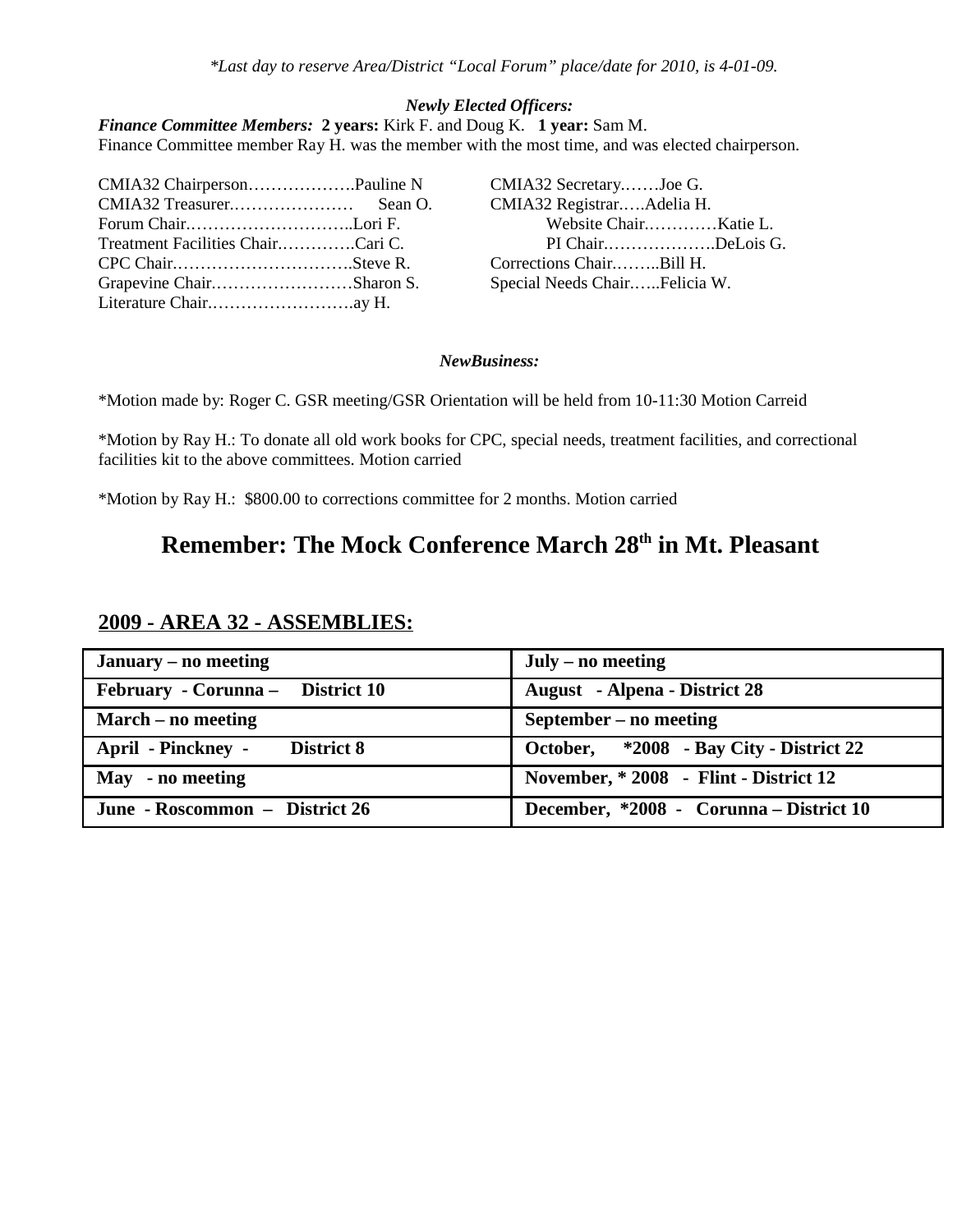### **Area 32 Central Michigan Delegate's Report Corunna – February 1, 2009**

I would like to welcome everyone to Corunna. Thanks to district 10 for hosting today's assembly. The General Service Office has sent me a lot of mail in preparation of the 59<sup>th</sup> General Service Conference. I will be serving on the Agenda Committee which will be reviewing the selected Themes for the  $60<sup>th</sup>$  GSO Conference in 2010, along with selecting presentations and workshops for that Conference.

Last month the committee met in Mt. Pleasant to try to come up with some ideas on what to do at area assemblies. A few suggestions came up and a couple of new things are to be tried. Curious to see how they are received.

Last week Art M., our alternate delegate and I attended the State-wide meeting held in Lansing. It was very well attend by many representatives from area 32. We met with representatives from the two other two delegate areas along with the Corrections and Grapevine committees from all three areas. This meeting with the other areas is done in the spirit of unity, to share ideas and to coordinate activities between the delegate areas. This meeting happens each quarter and all AA's are welcome to participate.

We are preparing for the Mock Conference next month on Saturday March 28<sup>th,</sup> in Mt. Pleasant at the Tribal Gymnasium. We need your help by sitting on one of the committees (as a delegate for the day), so that the delegates from Michigan can hear from as many groups as possible, regarding the agenda items to be discussed at this year's General Service Conference.

If you plan to attend the Mock Conference we would appreciate it if you would pre-register. This will enable those preparing arrangements to get an idea of how many might be coming. This is the best place for your Group Conscience to be heard on matters affecting AA as a whole.

Grapevine: Beginning in March the Grapevine will have a new look. All issues will no longer have staples in them. This should make it a lot easier to get copies into a lot more correctional facilities. Also the magazine will be in full color. See your GV rep for details.

I'm looking forward to serving you as delegate to the General Service Conference this year and I hope that I will be able to serve you as well as my predecessors

In Service, Mike K. – Delegate Panel 59 Area 32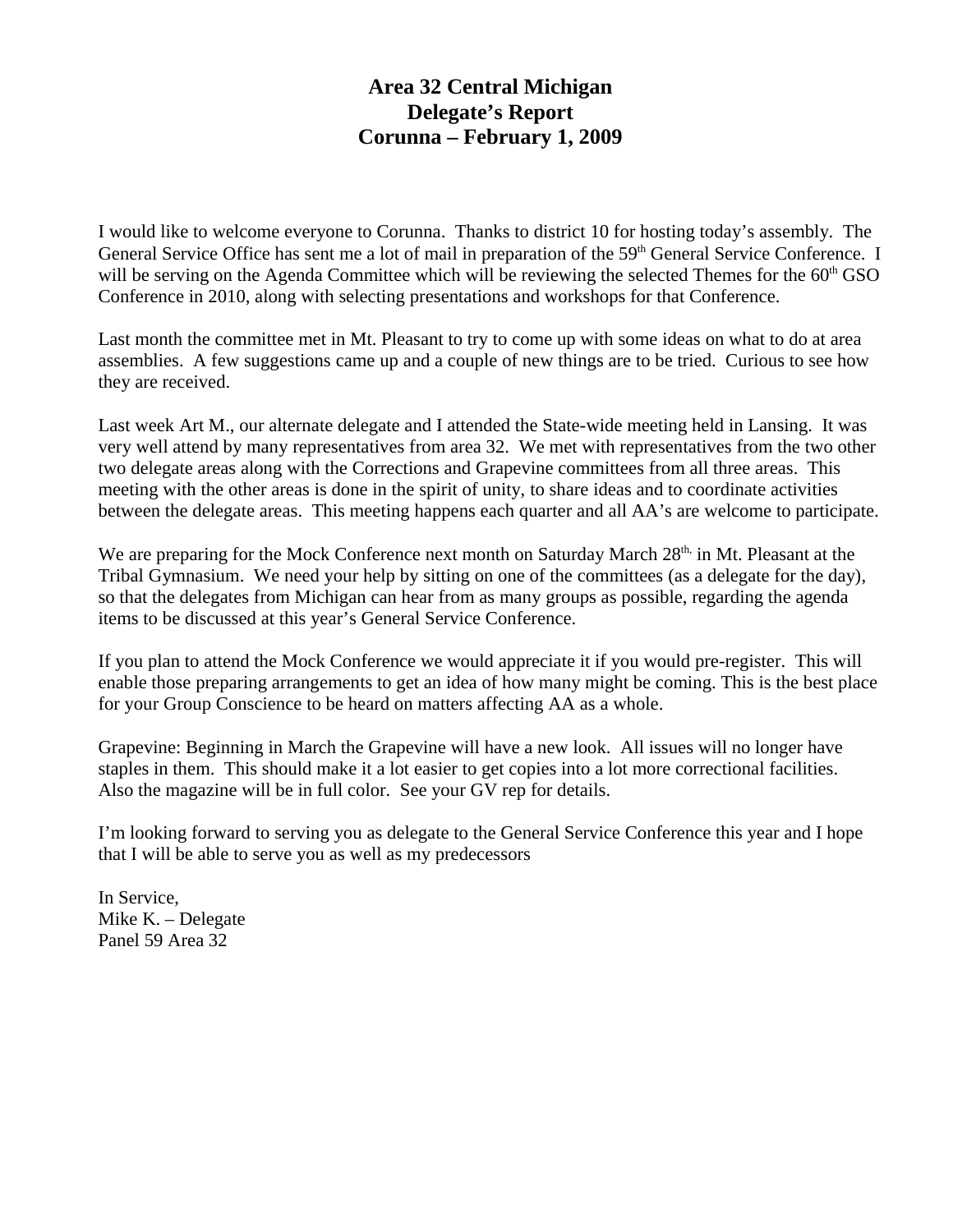## **District 8 to Host**

## Central Michigan Intra-Area Assembly

**April 5, 2009**

## **Pinckney Masonic Lodge**

210 Mann St. , Pinckney MI. located directly behind the bank on M36





From US-23, take M-36 east to Pinckney. Mann St. is on the east side of town, Turn North on Mann St. The hall is directly behind the bank on M-36

 From I-96, Go South on D-19 from Howell to Pinckney Turn Left on M-36 where D-19 ends and go east to Mann St. Mann St. is two blocks east of Dexter-Pinckney Rd. The Hall is directly behind the bank.